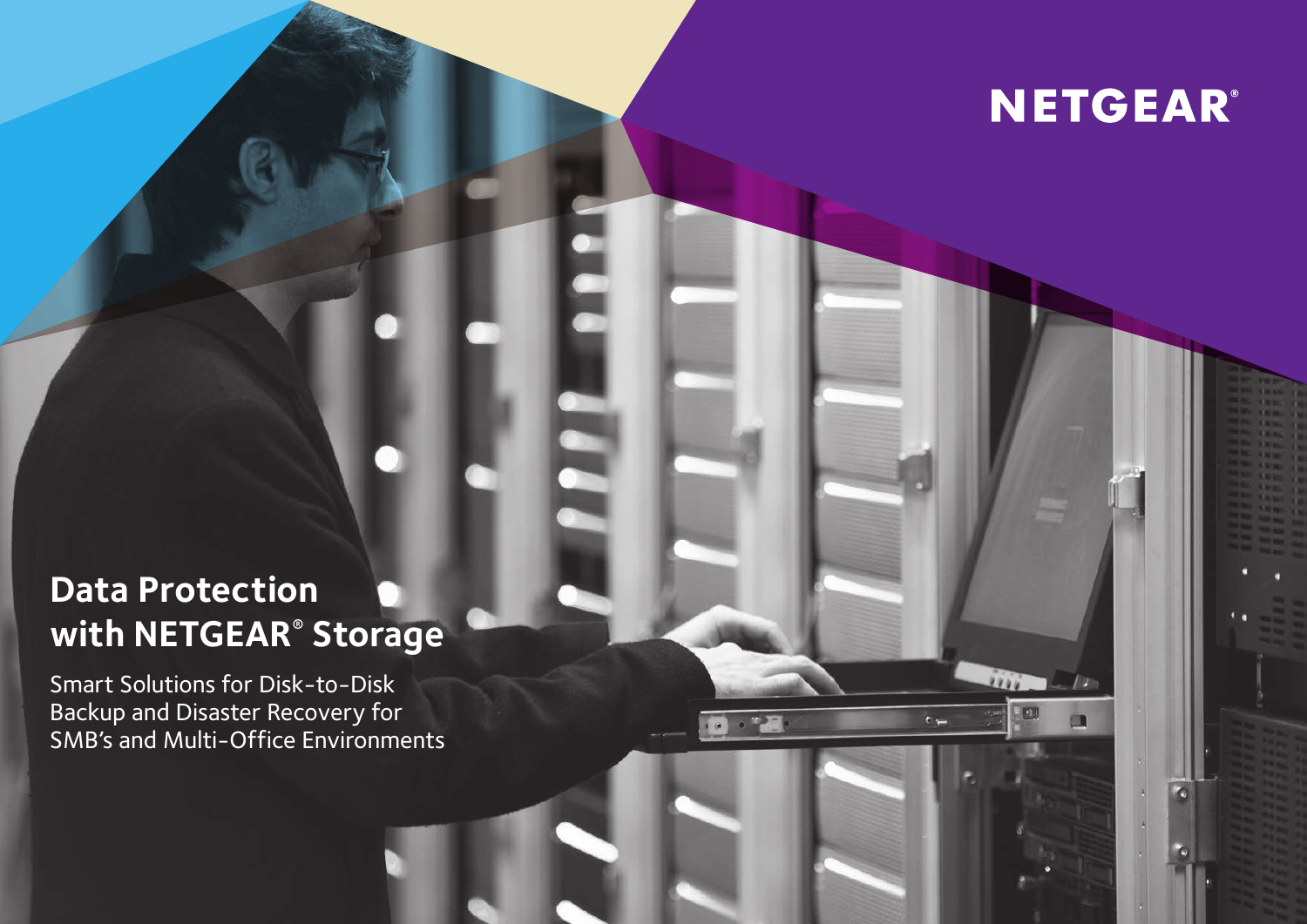## State-of-the-Art Data Protection for Small and Medium Sized Businesses

#### Today's challenges and requirements:

- Backup takes too long and negatively impacts production time.
- Existing systems do not provide the capacity and performance required to keep pace with modern data growth.
- Many companies are not sufficiently protected against device failure or a catastrophic event such as fire, flooding or burglary.
- Existing solutions do not adequately protect against data corruption or accidental deletion through human error.
- Remote access for administrators or field staff is impossible, inflexible, insecure or slow.
- Physical and virtual servers require powerful, yet cost-effective network attached storage.
- Employee productivity suffers when slow recovery policies are called into effect.

#### NETGEAR® offers a variety of solutions to basic backup and recovery issues:

- NETGEAR® is the only SMB vendor using advanced BTRFS and ZFS as the storage file system.
- Only with copy-on-write file systems such as these can customers benefit from features like local backup with hourly snapshots or block-based replication.
- Copy-on-write file systems eliminate the problem of data corruption.
- NETGEAR<sup>®</sup> is the only SMB vendor offering an easy-to-use replication solution for disaster recovery and branch office backup that is centrally initialised and managed via a web interface.
- Only NETGEAR<sup>®</sup> offers all of this at an SMB-friendly cost.

| <b>STORAGE SOLUTIONS COMPARED</b>                                                                |                                                                                                                               |                                                                                                                    |  |  |  |  |  |  |  |  |
|--------------------------------------------------------------------------------------------------|-------------------------------------------------------------------------------------------------------------------------------|--------------------------------------------------------------------------------------------------------------------|--|--|--|--|--|--|--|--|
| <b>Traditional NAS for SMB</b><br>Simple and affordable, but level<br>of data protection is weak | NETGEAR <sup>®</sup> ReadyNAS <sup>®</sup> and ReadyDATA™<br>Enterprise-class features that are affordable<br>and easy to use | <b>Typical Enterprise Storage</b><br>Maximum data protection but<br>too complex and too expensive<br>for most SMBs |  |  |  |  |  |  |  |  |
| $\ddot{\mathbf{a}}$ $\ddot{\mathbf{a}}$                                                          | ă aaa                                                                                                                         | āāā <b>ôôô</b> g <sup>ạ</sup>                                                                                      |  |  |  |  |  |  |  |  |



- Customers can automatically create snapshots, up to once an hour
- Manual snapshots can be created at any time
- Data can be restored from any previous point in time with just a few clicks

**SWON NOV STATE DID YOU KNOW?**

- Snapshots are pointer/block-based meaning:
	- There is no performance impact
	- Required physical capacity is minimised
	- Snapshots solve the backup window problem
- Only when these criteria are met, snapshots can be used for continuous data protection



*"Equipped with BTRFS for Snapshots […] this NAS offers a level of data protection that until now could only be realised with much more expensive servers." Source: c't 16/2013, S. 134-141, Boi Feddern*

 $\mathcal{L}$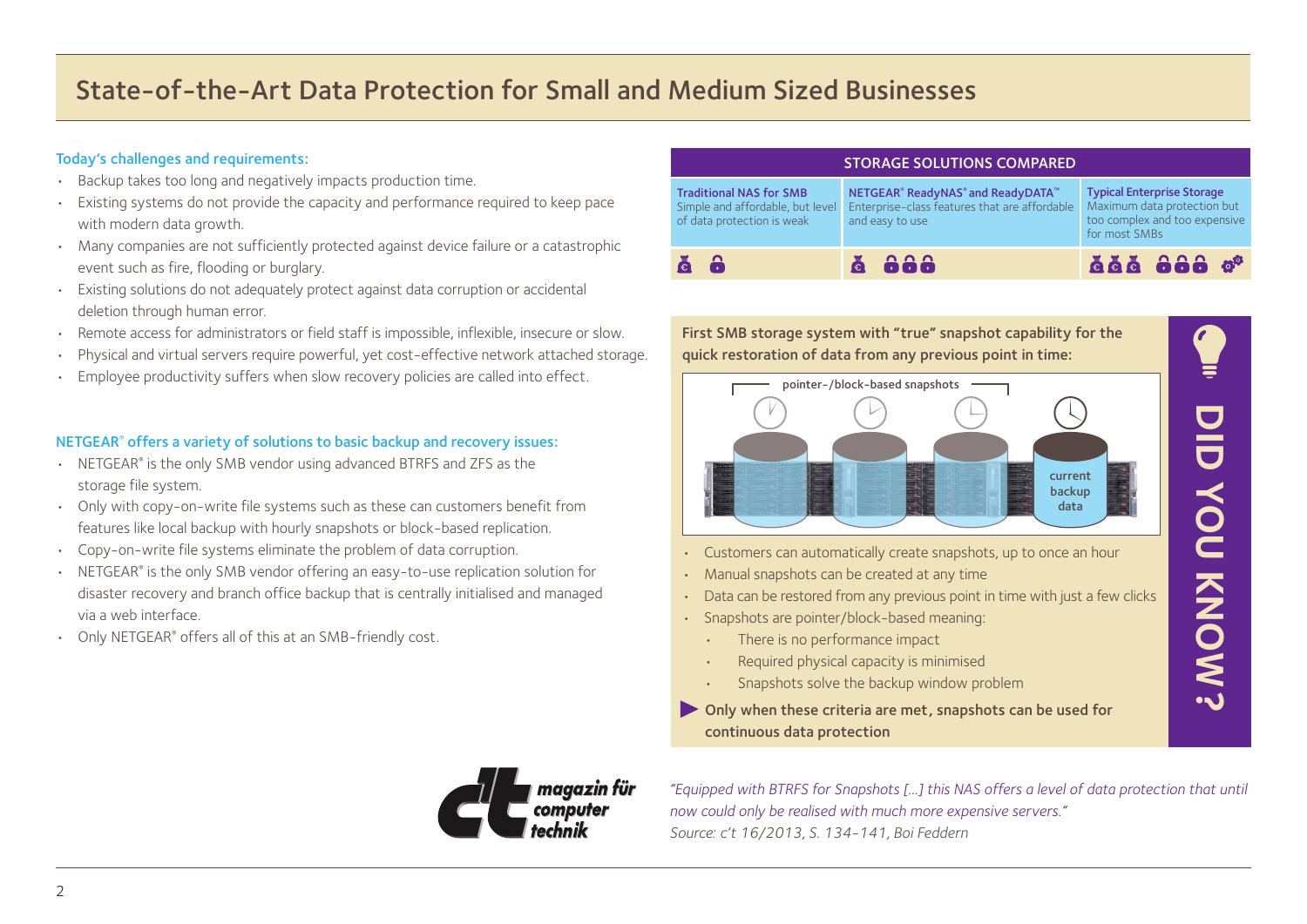#### Considerations for local backup of clients and servers:

- Do you need a network storage target to backup data from Windows™ PC, Mac® and Linux™ computers in a secure way?
- Is the backup time window insufficient for backing up your servers in your existing system?
- Do you plan to replace existing tape backup systems with an automated disk-based system?
- Do you like the idea of having an houly or daily "snapshot" of the data so that file versions can be restored from any point in time?
- Would you would like to restore previous files, LUNs or shares in just a few clicks?

#### NETGEAR® ReadyNAS® and ReadyDATA™ Storage offers:

- Support all file sharing protocols CIFS / SMB, NFS and AFP.
- Offer capacities of up to 84TB (ReadyNAS® ) or 240TB (ReadyDATA™).
- Can be used as a "stand alone" backup solution or fully integrated with all major backup software solutions,
- Is the only NAS solution that can be used as a remote target for Apple® Time Machine® .
- Provides storage space optimisation through deduplication (ReadyDATA™-only).
- Integrate a disaster recovery solution based on file (ReadyNAS® ) - or block (ReadyDATA™)-based replication that can be established and managed with just a few clicks from any web browser.

Unlimited snapshots thanks to ZFS or BTRFS based operating system



- *Deduplication for maximum storage efficiency*
- *Backup target for clients or servers using software from vendors such as Robocopy, Acronis® , Apple® , Symantec® and others*

#### File-Sharing and Disk-to-Disk Backup

*Gigabit Switches*

*• Backup target using software from vendors such as Robocopy,* 

*Acronis® , Apple® , Symantec® and others*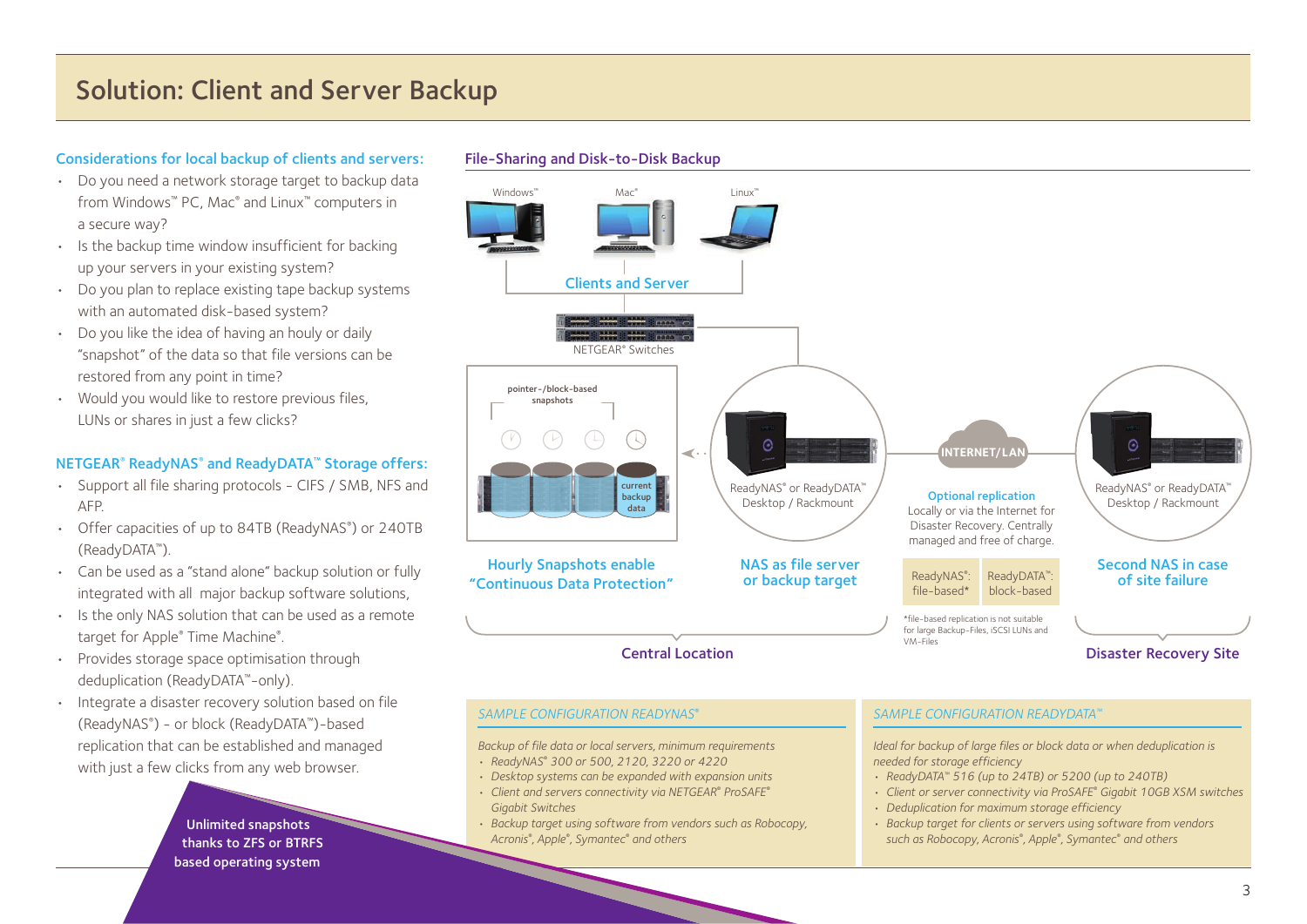## Solution: Backup of Tier-1 Storage

#### Considerations for local backup for primary storage or virtual servers:

- Do you already have or plan to implement Tier-1 storage?
- Do you want to backup this Tier-1 storage with a solution that is significantly more affordable than comparable offerings from the Tier-1 vendor?
- Do you need a backup system with advanced features and high capacity storage?
- Do you want block-level replication to an offsite location for disaster recovery to be included in the package?

#### NETGEAR® ReadyDATA™ storage offers:

- Easiest iSCSI management in its class.
- Block-level operations based on the ZFS file system.
- For lower capacity or branch office environments: world's first and only ZFS-based desktop storage system.
- Integration with all leading backup software solutions.
- Block-level deduplication.
- Integrated and free disaster recovery solution with block-based replication.
- 10GbE connectivity included (ReadyData™ Rackmount).
- Up to 240TB capacity (ReadyDATA™ Rackmount).
- 16GB of RAM and high-performance processors.



#### *SAMPLE CONFIGURATION*

*Backup of Tier-1 storage with ReadyDATA™ as a low-cost alternative*

- *Virtual servers on physical cluster or "standalone" server*
- *Tier-1 Storage in a HA Cluster*
- *Backup software e.g. from VEEAM® , Symantec™, Acronis®*
- *ReadyDATA™ 516 desktop for smaller environments (up to 20TB or environments without a server rack)*
- *ReadyData™ 5200 Rackmount for larger environments*
- *EDA 2000 or 4000 expansion units for high capacity requirements*
- *SATA drives 1, 2, 3 or 4TB*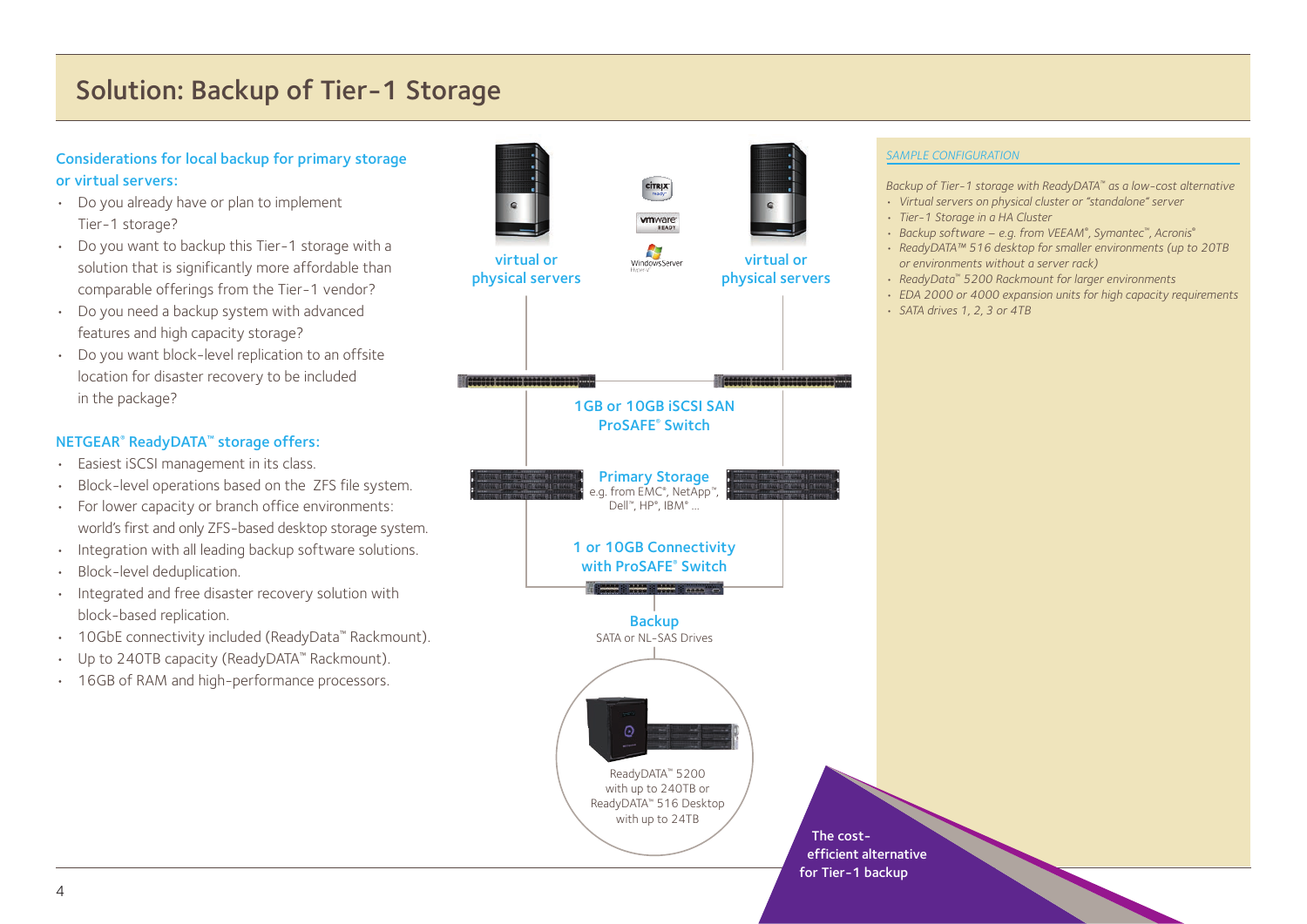## Solution: Disaster Recovery Through Replication

#### Considerations for disaster recovery with fileand block-based replication based on NETGEAR® ReadyNAS® and ReadyDATA™ storage systems:

- Do you need to protect centralised or local data against loss due to catastrophic events such as flood, fire or burglary?
- Do you need a reliable, affordable and simple solution for file data replication?
- Are you seeking a solution that enables enterpriseclass, block-based replication that is easy to manage from any web browser?
- Do you want to implement this system without purchasing additional software or extensive customisation?

#### NETGEAR® ReadyNAS® and ReadyDATA™ storage offers:

- Enterprise-class block-level replication of all data types (very large files, VM data, iSCSI LUNs) with ReadyDATA™.
- File-based replication with ReadyNAS® for all file-based environments.
- No additional license fees.
- Web-based management setup and manage replication jobs from anywhere, anytime and any PC/Mac<sup>®</sup>.
- Simple deployment with automatic establishment of VPN connection, no firewall configuration and no port forwarding required.

No need for additional software!

#### File-Sharing and Replication



#### *SAMPLE CONFIGURATION*

*Replication environment for file-based replication*

- *• Primary Location: ReadyNAS® 2120/3220/4220 or ReadyNAS® 300/500 file storage with SATA drives, 1, 2, 3 or 4TB*
- *Second ReadyNAS® system at disaster recovery site*
- *Setup and management of the replication with ReadyNAS® Replicate*

#### *SAMPLE CONFIGURATION*

*Replication environment for block-based replication*

- *• Primary Location: ReadyDATA™ 5200 or ReadyDATA™ 516 for largescale file storage or primary storage for servers (iSCSI or NFS)*
- *SATA, NL-SAS / SAS or SSD cache operation depending on the individual requirements*
- *Second ReadyDATA™ system with SATA disks in failover / disaster recovery site*

*• Setup and management of replication jobs with ReadyDATA™ Replicate*

Web-managed replication included in the system price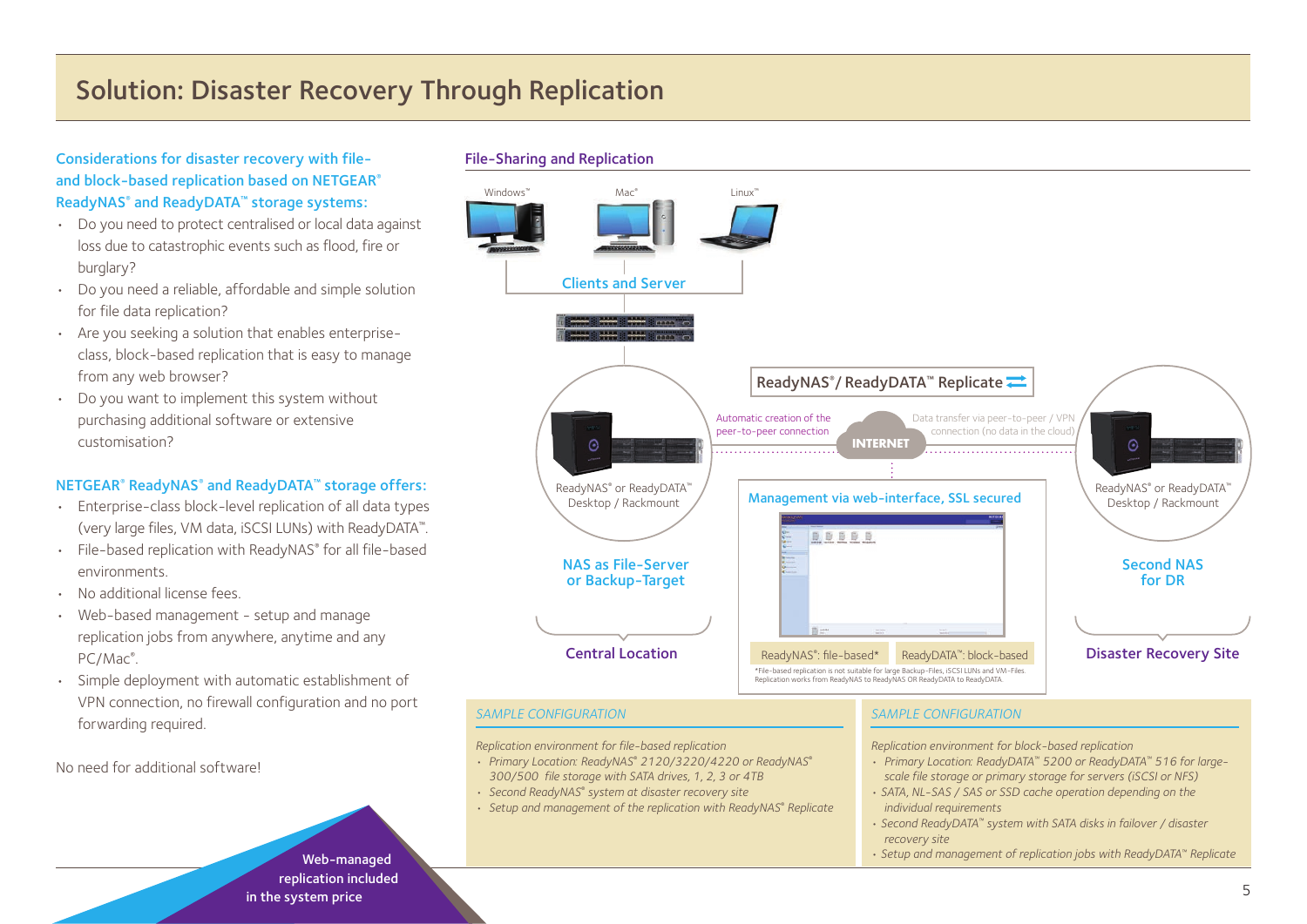Solves typical branch office problems

## Solution: Branch Office Protection with Replication

#### Considerations for the protection of branch office / distributed environments with NETGEAR® ReadyNAS® and ReadyDATA™ storage systems:

- Do you want to protect your branch or remote offices against data loss due to accidental deletion, flood, fire or burglary?
- Should the solution allow for central setup and management when no trained IT staff are available at branch locations?
- Should file-data must be backed-up to a central location?
- Are you seeking a solution for backing up block data from remote locations, e.g. SQL databases or Exchange servers in the branch offices without additional software or programming?

#### NETGEAR® ReadyNAS® and ReadyDATA™ storage offers:

- With ReadyDATA™ Replicate the most affordable and easiest-to-use solution for replicating block-data from branch offices to a central location.
- With ReadyDATA™ 516 the world's most powerful Desktop NAS that allows block-level replication in branch offices without server cabinets.
- Scalability from 2TB to 240TB with ReadyDATA™ and up to 84TB with ReadyNAS®.
- With ReadyNAS® Replicate, a highly flexible solution for backing-up file-sharing environments in branch offices.

The innovative management GUI ensures that all important administration tasks can be managed by trained staff from a central location.



#### *SAMPLE CONFIGURATION*

- *Branch office environment with file data*
- *• Central location: ReadyNAS® 2120/3220/4220*
- *Remote offices depending on the requirements 2, 4 or 6-bay ReadyNAS® 300 or 500 with SATA drives, 1, 2, 3 or 4 TB*
- *Setup and management of the branch-office replication into the central location with ReadyNAS® Replicate*

#### *SAMPLE CONFIGURATION*

*Branch office environment with block data or high performance requirements*

- *• Central location: ReadyDATA™ 5200 Rackmount*
- *Depending on performance requirements, SATA or NL-SAS drives for capacity and SAS drives for i SSD-Caching*
- *Branch offices with ReadyDATA™ 516 2, 3 or 4TB SATA and SSD caching as needed*
- *Setup and management of the branch-office replication into the central location with ReadyDATA™ Replicate*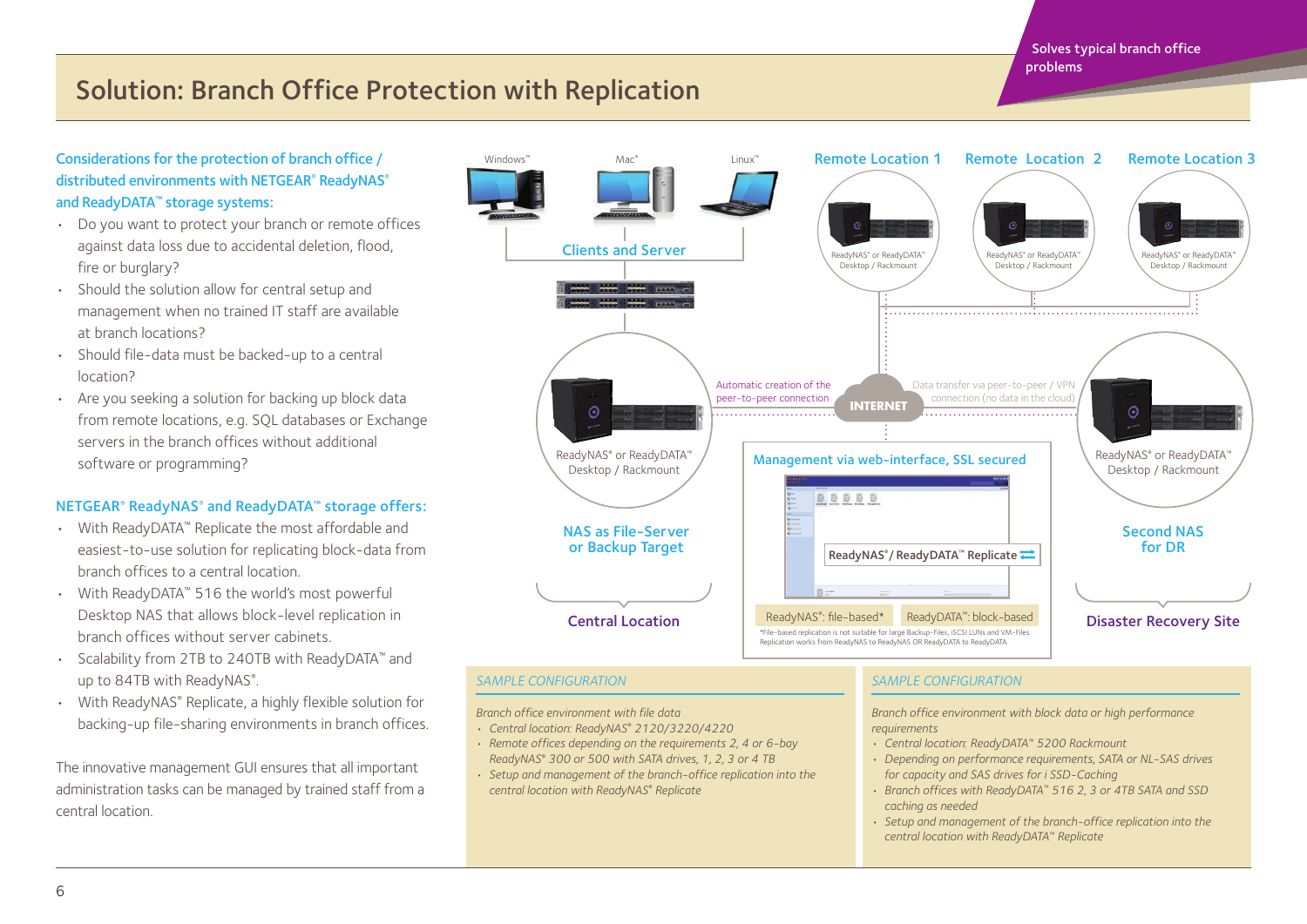## Key specifications at a glance

|                                              | <b>Typical EXT4 NAS</b>                                                  | ReadyNAS® OS 6.x                                                                                                                                              | ReadyDATA <sup>™</sup> OS 1.x                                                                                                                                                          |
|----------------------------------------------|--------------------------------------------------------------------------|---------------------------------------------------------------------------------------------------------------------------------------------------------------|----------------------------------------------------------------------------------------------------------------------------------------------------------------------------------------|
| <b>Hard Drives</b>                           | SATA, SSD                                                                | SATA, SSD                                                                                                                                                     | SATA, SSD, and NL-SAS, SAS (5200)                                                                                                                                                      |
| <b>Versions</b>                              | populated and diskless                                                   | populated and diskless                                                                                                                                        | populated - only NETGEAR® HDDs                                                                                                                                                         |
| <b>SSD Caching</b>                           | n <sub>o</sub>                                                           | no                                                                                                                                                            | read & write caching for additional performance                                                                                                                                        |
| Scalability                                  | mostly no                                                                | eSATA, up to 84TB                                                                                                                                             | 6 Gbit SAS up to 240TB                                                                                                                                                                 |
| Snapshots                                    | no / limited with performance impact                                     | yes, block- / pointer based, performance-neutral                                                                                                              | yes, block- / pointer based, performance-neutral                                                                                                                                       |
| <b>Storage Provisioning</b>                  | instantaneously, but without protection of<br>the data during RAID-Setup | instantaneously, data are protected from the<br>beginning                                                                                                     | instantaneously, data is protected from the<br>beginning, RAID setup is also instantaneous                                                                                             |
| <b>Volume Expansion</b>                      | no                                                                       | incrementally (disk per disk)                                                                                                                                 | yes, instantaneously, across multiple drives                                                                                                                                           |
| Dedupe                                       | no                                                                       | no                                                                                                                                                            | yes, inline, block-based                                                                                                                                                               |
| <b>Real-Time Antivirus</b>                   | no                                                                       | yes                                                                                                                                                           | no                                                                                                                                                                                     |
| Encryption without "backdoor"                | no                                                                       | yes                                                                                                                                                           | no                                                                                                                                                                                     |
| Replication                                  | File-based, Rsync, complex to set up and<br>manage, extra license        | File-based, license included, easy and intuitively to<br>set up and manage                                                                                    | Block-based for shares and LUNs, highest performance                                                                                                                                   |
| <b>Snapshot Replication</b>                  | no                                                                       | no                                                                                                                                                            | yes                                                                                                                                                                                    |
| Protection against silent data<br>corruption | no. EXT 4 file-system does not offer<br>protection                       | optimised - Copy-on-write with BTRFS<br>reduces the risk caused by file-system<br>inconsistency (additional protection by ECC RAM<br>in higher end ReadyNAS®) | ZFS writes data always to non-volatile media before<br>deleting them on the sender side. Copy-on-write with<br>self-healing and check-sums guarantees 100% file-<br>system-consistency |

| ReadyNAS®                                                                                          | <b>ReadyDATA™</b>                                                                                                                                                                   |
|----------------------------------------------------------------------------------------------------|-------------------------------------------------------------------------------------------------------------------------------------------------------------------------------------|
| File-Sharing in office environments and branches up to 84TB                                        | File-Sharing with high traffic and capacity requirements (SSD-caching, RAM, 240TB)                                                                                                  |
| Disaster Recovery for HQ / centralised backup, file-based<br>Backup multiple locations, file-based | Disaster Recovery for HQ / centralised backup, block-based<br>Backup multiple locations for virtual environments / iSCSI applications, very large files,<br>block-level replication |
| Primary storage (iSCSI or NFS) for non-mission critical server applications /<br>VM environments   | Primary storage (iSCSI or NFS) for non-mission critical applications / VM environments with<br>higher requirements, and replication over WAN                                        |